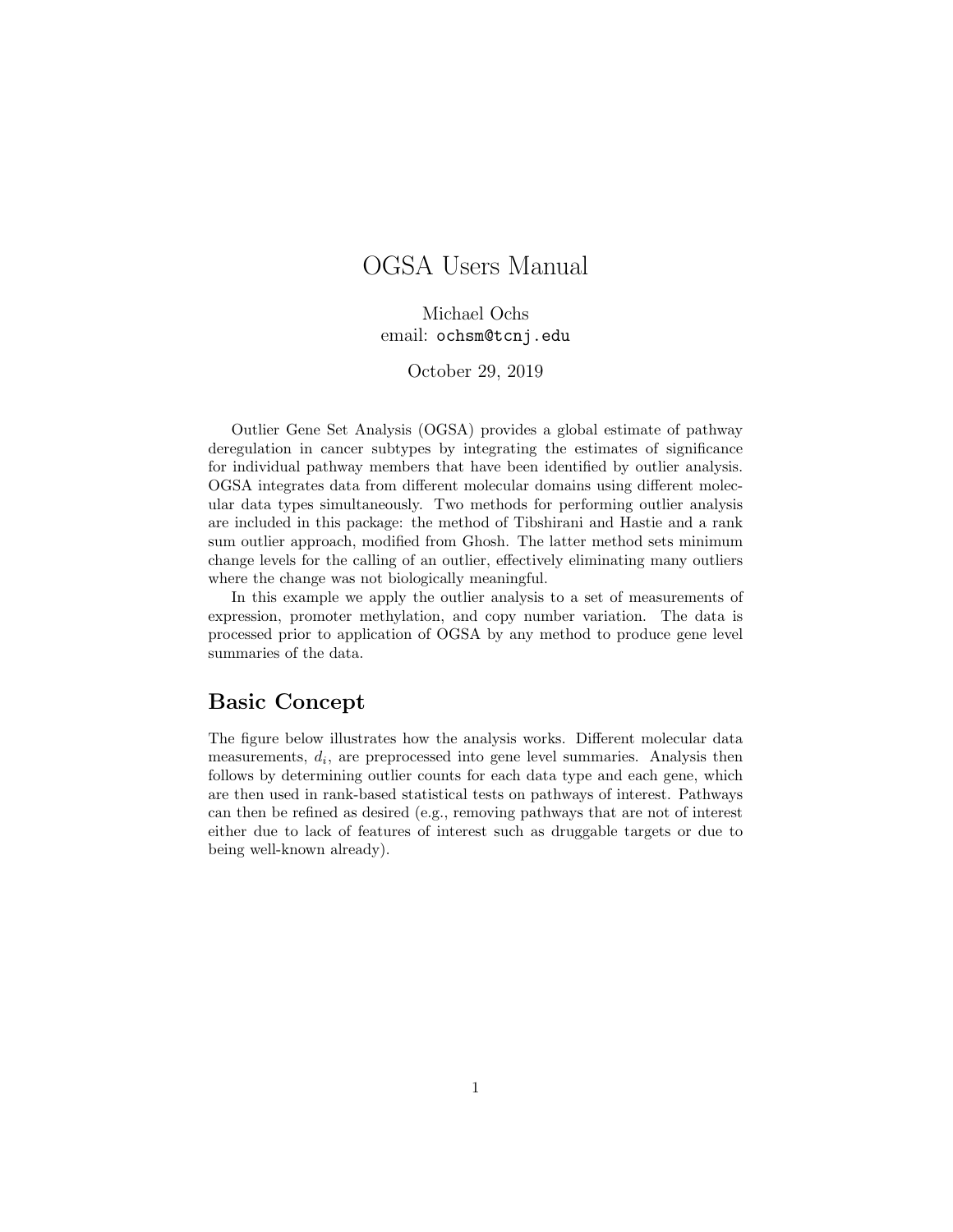

## Example

1. Load and format the data and set initial settings. Three data sets are provided in this example. Here, they're called 'expr', 'cnv', and 'meth', for the gene expression, copy number variation, and promoter methylation measurements. Each data set is provided as a matrix with the genes in the rows and different samples in different columns. The 'pheno' in the code below is a vector of numbers with as many elements as there are samples (in this example, 69) with "1" indicating a case and "0" indicating a control. In this analysis, the cases are individual tumors samples and the controls normal tissue samples.

In order to encode reasonable molecular relationships, we look for right-tail outliers for expression and copy number with left-tail outliers in methylation (tailRLR). This provides the proper biological relationships of amplification or loss of promoter methylation leading to increased expression. Likewise we will also look for the reverse with left tail outliers in copy number and expression tied to right tail outliers in methylation (tailLRL).

When using the rank method to identify outliers, we will also set thresholds on the minimum acceptable change to quality as an outlier, with a log expression change of 1, a beta methylation level change of 0.1, and a copy number change of 0.5. Only when an outlier exceeds a normal sample by these amounts does it get counted into the statistic.

```
> library('OGSA')
> data('ExampleData')
> data('KEGG_BC_GS')
> phenotype <- pheno
> names(phenotype) <- colnames(cnv)
> tailLRL <- c('left','right','left')
> tailRLR <- c('right','left','right')
> offsets <- c(1.0, 0.1, 0.5)
> dataSet <- list(expr,meth,cnv)
```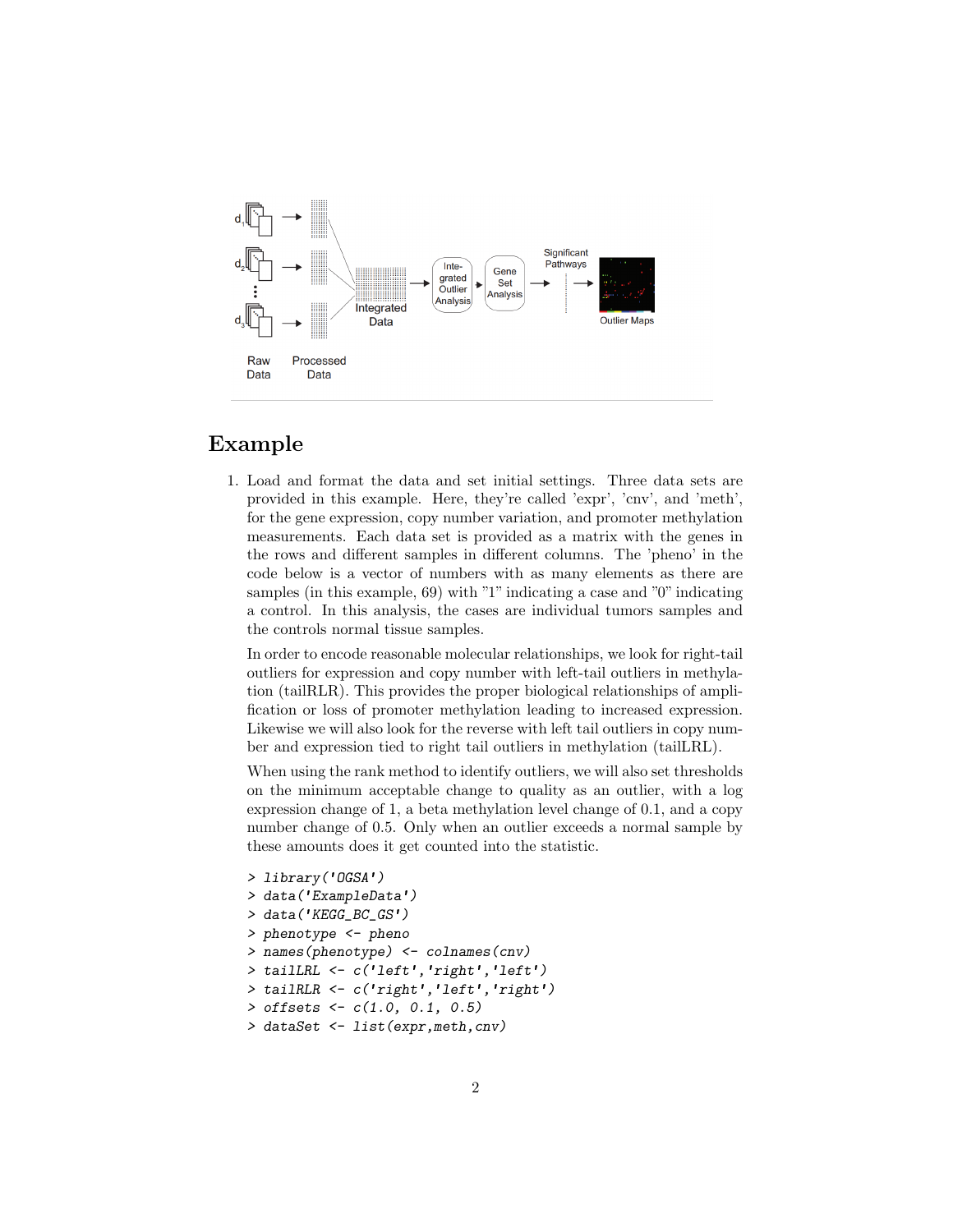2. Next, run the analysis using the functions copaInt() and testGScogps() with both tail settings. The function copaInt is the wrapper function for using any of the three outlier methods, while testGScogps generates gene set statistics from the gene lists with outlier counts. The default method in copaInt is the Tibshirani-Hastie method, so run copaInt again with method='Rank'. 'pathGS' is the list of significant pathways. Setting the variable corr to TRUE corrects the count for normal outliers in the Tibshirani-Hastie case and applies the threshold in the rank case.

> >

```
> tibLRL <- copaInt(dataSet,phenotype,tails=tailLRL)
> gsTibLRL <- testGScogps(tibLRL,pathGS)
> tibLRLcorr <- copaInt(dataSet,phenotype,tails=tailLRL,corr=TRUE)
> gsTibLRLcorr <- testGScogps(tibLRLcorr,pathGS)
> tibRLR <- copaInt(dataSet,phenotype,tails=tailRLR)
> tibRLRcorr <- copaInt(dataSet,phenotype,tails=tailRLR,corr=TRUE)
> gsTibRLR <- testGScogps(tibRLR,pathGS)
> gsTibRLRcorr <- testGScogps(tibRLRcorr,pathGS)
> rankLRL <- copaInt(dataSet,phenotype,tails=tailLRL,method='Rank')
[1] 2000 69
[1] 2000 69
[1] 2000
> rankLRLcorr <- copaInt(dataSet,phenotype,tails=tailLRL,method='Rank',corr=TRUE,
+ offsets=offsets)
[1] 2000 69
[1] 2000 69
[1] 2000
> gsRankLRL <- testGScogps(rankLRL,pathGS)
> gsRankLRLcorr <- testGScogps(rankLRLcorr,pathGS)
> rankRLR <- copaInt(dataSet,phenotype,tails=tailRLR,method='Rank')
[1] 2000 69
[1] 2000 69
[1] 2000
> rankRLRcorr <- copaInt(dataSet,phenotype,tails=tailRLR,method='Rank',corr=TRUE,
+ offsets=offsets)
[1] 2000 69
[1] 2000 69
[1] 2000
```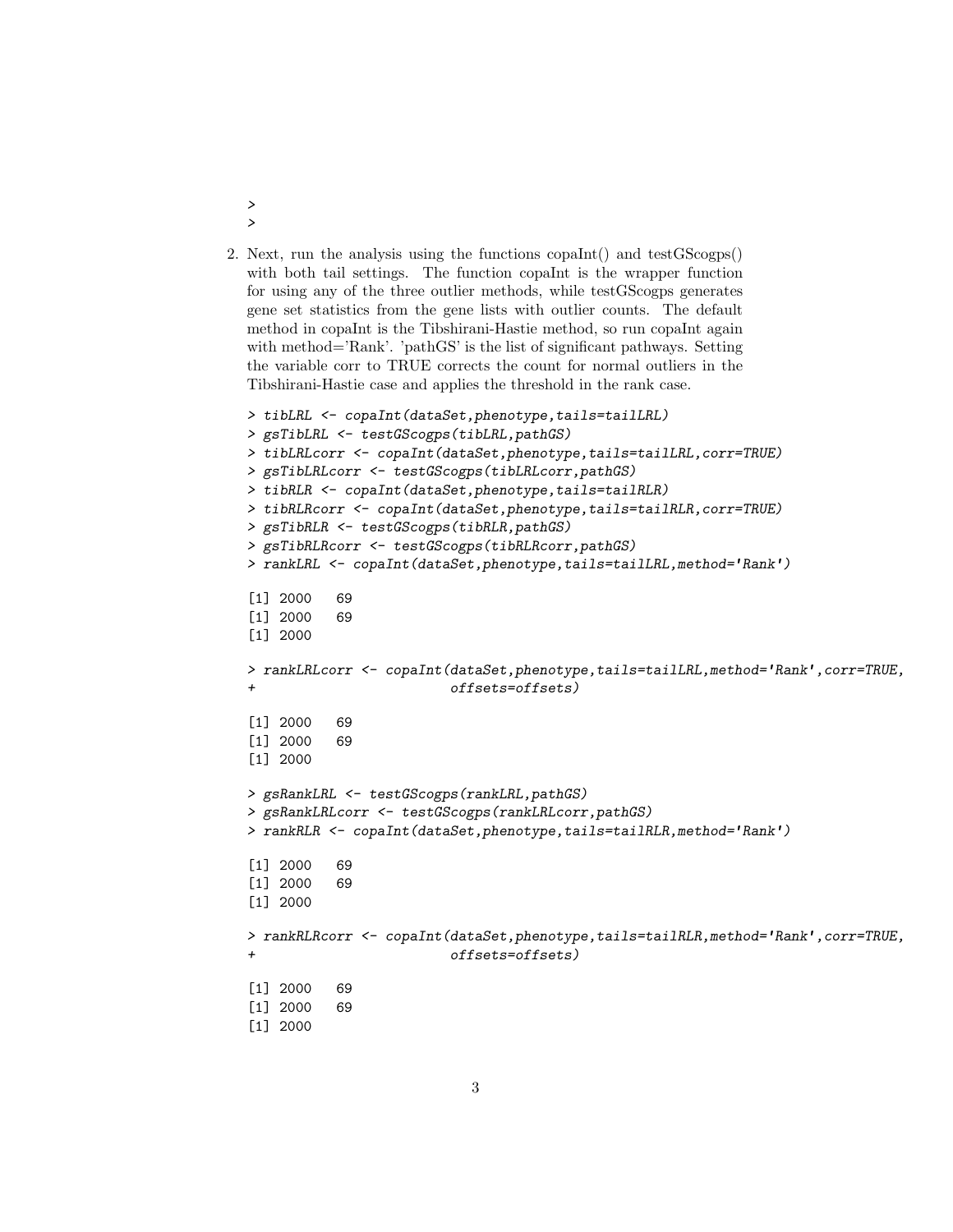- > gsRankRLR <- testGScogps(rankRLR,pathGS)
- > gsRankRLRcorr <- testGScogps(rankRLRcorr,pathGS)
- 3. Process and create the outlier maps to indicate where the tumor-specific outliers have been called in pathways of interest. Here, we use KEGG ECM Receptor Interaction and Biocarta PDGFB pathways to demonstrate creating and plotting the outlier maps.

```
> outRankLRLcorr <- outCallRank(dataSet, phenotype, names=c('Expr','Meth','CNV'),tail=t
+ corr=TRUE,offsets=offsets)
> outRankRLRcorr <- outCallRank(dataSet, phenotype, names=c('Expr','Meth','CNV'),tail=t
                                corr=TRUE, offsets=offsets)
> print("Corrected Rank Outliers Calculated")
[1] "Corrected Rank Outliers Calculated"
> outTibLRL <- outCallTib(dataSet, phenotype, names=c('Expr','Meth','CNV'),tail=tailLRL)
> outTibRLR <- outCallTib(dataSet, phenotype, names=c('Expr','Meth','CNV'),tail=tailRLR)
> print("Tibshirani-Hastie Outliers Calculated")
[1] "Tibshirani-Hastie Outliers Calculated"
> pdgfB <- pathGS$'BIOCARTA_PDGF_PATHWAY'
> map1 <- outMap(outTibLRL,pdgfB,hmName='BC_PDGF_TIB.pdf',
                 + plotName='PDGF Outlier T-H LRL Calls')
> ecmK <- pathGS$'KEGG_ECM_RECEPTOR_INTERACTION'
> map4 <- outMap(outRankRLRcorr,ecmK,hmName='KEGG_ECM_RANKcorr.pdf',
+ plotName='ECM Outlier Corr Rank RLR Calls')
>
Color Key
                                Color Key
```
44 Patients with Outlier from 44 Total



400 800

Count